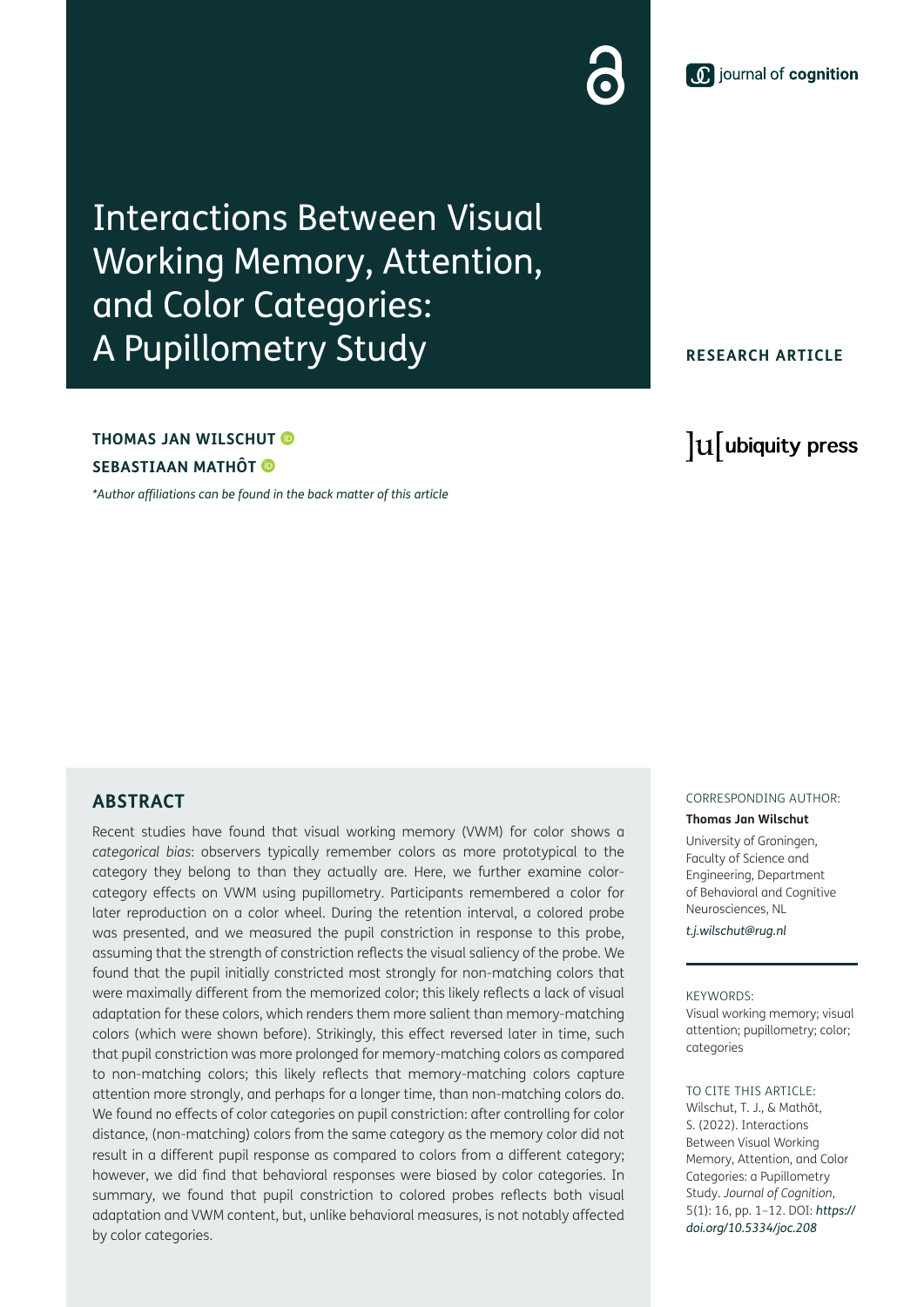#### **INTRODUCTION**

Interactions between visual working memory (VWM) and attention play a central role in perception ([Bahle, Beck, & Hollingworth, 2018;](#page-9-1) [Downing, 2000](#page-10-0); [Theeuwes, Kramer, & Irwin,](#page-10-0)  [2011](#page-10-0)). On the one hand, attention determines which information is encoded ([Schmidt, Vogel,](#page-10-0)  [Woodman, & Luck, 2002](#page-10-0)) and maintained ([Awh, Jonides, & Reuter-Lorenz, 1998;](#page-9-1) [Griffin & Nobre,](#page-10-0)  [2003](#page-10-0)) in VWM. On the other hand, VWM serves as a search template that guides attention towards objects that match the content of VWM [\(Chelazzi, Duncan, Miller, & Desimone, 1998](#page-9-1); [Desimone & Duncan, 1995; Frătescu, Van Moorselaar, & Mathôt, 2019](#page-10-0); [Hollingworth, Matsukura,](#page-10-0)  [& Luck, 2013](#page-10-0); [Olivers, Meijer, & Theeuwes, 2006](#page-10-0); [Wolfe & Gray, 2007;](#page-11-0) [Zhou, Lorist, & Mathôt,](#page-11-0)  [2020](#page-11-0)).

Such interactions between VWM and attention have been extensively studied, often using color as the relevant feature ([Allred & Flombaum, 2014](#page-9-1)). In doing so, most studies have so far focused on *continuous* representations, which represent exact feature values, such as the exact hue of a color. *Categorical* representations, which represent the general class to which a stimulus belongs without representing its exact features, have only recently become a topic of investigation. For example, Bae, Olkkonen, Allred, and Flombaum ([2015](#page-9-1)) recently found that color estimations drawn from VWM are biased away from color category boundaries towards category prototypes. The aim of the present study is to further examine how VWM for color influences visual attention towards color, as well as the importance of color categories here-in, using a new pupillometric technique that was recently introduced by Olmos-Solis, van Loon, and Olivers [\(2018;](#page-10-0) see also [Binda & Murray, 2015](#page-9-1)).

The most-often-used paradigm to study interactions between VWM and attention is a combined memory-search task (e.g., [Hollingworth et al., 2013](#page-10-0); [Hollingworth & Beck, 2016](#page-10-0); [Olivers et al., 2006](#page-10-0)). For example, in a study by Zhou et al. [\(2020\)](#page-11-0), participants remembered two colors for later reproduction on a color wheel. During the retention interval, a search display was shown. The participants identified a target, defined by having a unique shape, as quickly as possible. Zhou and colleagues found that participants responded faster on the search task if the target color matched one of the memory colors (as compared to targets having another color), whereas they responded slower if a distractor matched one of the memory colors (as compared to distractors having other colors). These results reflect *memory-driven guidance*: attention is guided towards memory-matching stimuli, thus facilitating search when the memory-matching stimulus is the target, and interfering with search if it is a distractor.

Research on VWM also often relies on *pupillometry*, the measurement of the size of the eye's pupil. There are three main ways in which pupillometry has been used in VWM research, and each reflects a different aspect of VWM. First, early work initiated by Kahneman and Beatty [\(1966](#page-10-0)) demonstrated that pupil size reflects working memory load: the higher the mental effort or load on working memory (for example, the higher the number of items the subject needs to maintain), the more strongly the pupil dilates ([Einhäuser, 2017;](#page-10-0) [Kahneman & Beatty,](#page-10-0)  [1966](#page-10-0)); this technique uses pupil size as a measure of a cognitive load. Second, Hustá, Dalmaijer, Belopolsky, and Mathôt ([2019](#page-10-0)) and Zokaei, Board, Manohar, and Nobre [\(2019\)](#page-11-0) showed that the pupillary light response (a constriction of the pupil in response to bright stimuli) is affected by VWM content: pupils were smaller when participants maintained bright stimuli, as compared to dark stimuli, in VWM; this technique uses cognitive modulations of the pupil light response as a window onto the content of VWM [\(Mathôt & Van der Stigchel, 2015\)](#page-10-0). Third, the strength of pupil constriction in response to a task-irrelevant probe has been used to measure the extent to which the probe matches the content of VWM ([Olmos-Solis et al., 2018\)](#page-10-0); this approach, which we will use for the present study, and which will be explained in more detail below, is similar in its logic to the combined memory-search paradigm discussed above.

As a precursor to using pupil constriction as measure of interactions between attention and VWM, Binda and Murray [\(2015](#page-9-1)) used pupil constriction to measure the locus of covert visual attention. In their study, participants fixated at the center of the screen, while they covertly attended to either the left or the right side of the screen. Next, a task-irrelevant probe was presented. The probe was either presented at the attended side of the screen, or at the other side. Crucially, the authors found that the pupil constricted more when the probe was presented within, as compared to outside of, the focus of attention. In other words, Binda and Murray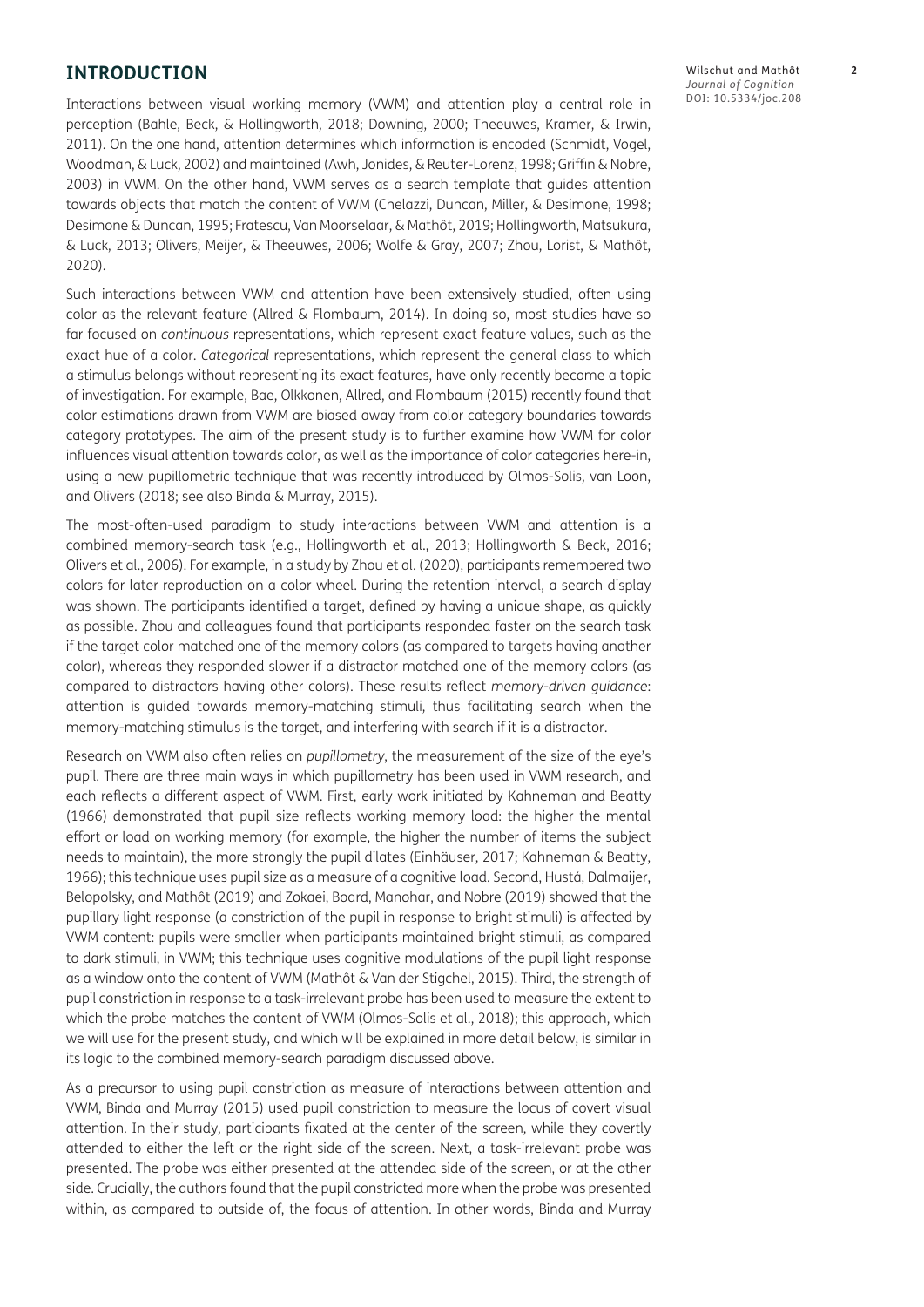showed that the pupil constricts more strongly in response to attended (and therefore visually salient) probes than in response to unattended probes.

Wilschut and Mathôt **3** *Journal of Cognition* DOI: [10.5334/joc.208](https://doi.org/10.5334/joc.208)

Olmos-Solis et al. [\(2018](#page-10-0)) built on the study by Binda and Murray [\(2015\)](#page-9-1) to investigate interactions between attention and VWM. Olmos-Solis and colleagues used a working-memory task in which a color was shown to the participants, which they needed to remember in order to complete a later recognition task. During the retention interval, task-irrelevant colored probes were shown to the participants. Probes could either have the exact same color as the memory item, or a different color (randomly sampled from six evenly spaced alternative colors). Olmos-Solis and colleagues found that, while the initial pupil constriction did not differ between conditions, pupil size returned to baseline more slowly for color stimuli that matched the content of VWM than for stimuli that did not match the content. This prolonged pupil constriction for matching vs non-matching stimuli likely reflects that stimuli that match the content of VWM capture attention more strongly, and perhaps also for longer, than non-matching stimuli do.

There is a subtle-yet-crucial difference between the findings by Binda and Murray ([2015](#page-9-1)) and Olmos- Solis et al. (2018): whereas Binda and Murray found that covert attention increases the *strength* of the initial pupil constriction in response to a stimulus, Olmos-Solis and colleagues found that memory-driven attentional capture *prolonged* the pupil constriction to memorymatching stimuli. These results imply that attention can modulate pupil constriction in at least two distinct ways, which possibly reflect different levels of processing at which attention operates on visual representations.

In the present study, we aim to replicate and extend the results of Olmos-Solis et al. ([2018\)](#page-10-0) by testing whether pupil constriction is enhanced not only for stimuli that exactly match VWM content, but also for stimuli that do not exactly match VWM content, but do share the same category. In other words, we test whether pupil constriction is prolonged, for example, for any shade of red while any other shade of red is maintained in VWM. In doing so, we build on recent studies showing that categorical biases are a crucial aspect of VWM. For example, as already briefly mentioned above, Bae and colleagues ([2015\)](#page-9-1) conducted two behavioral experiments to examine the effects of color categories on VWM. They used a delayed estimation task in which a color was shown to a participant. Participants were asked to remember and reproduce the color as accurately as possible after a short retention interval. In addition, Bae and colleagues asked a second group of participants to indicate prototypical colors of different color categories (e.g., the reddest shade of red), as well as the boundaries between two adjacent categories (e.g., a shade that sits perfectly in-between red and pink). They found that responses drawn from working memory were significantly biased away from category boundaries towards category prototypes. For example, yellowish shades of green were reproduced as a more prototypical green than they actually were. Based on their results, Bae and colleagues proposed a 'dualcontent' model: they proposed that VWM for color relies both on continuous representations (exact hue values) and categorical representations.

While relatively new in VWM research, the notion that color perception is heavily influenced by categories has a rich history in linguistics and perception research [\(Gegenfurtner & Kiper, 2003](#page-10-0)). For example, most languages use only a small number of color terms, around 11, while people are able to distinguish up to 100,000 different color shades ([Linhares, Pinto, & Nascimento, 2008](#page-10-0); [Pointer & Attridge, 1997\)](#page-10-0). Another source of evidence for category effects on color perception comes from color-discrimination tasks: people are better able to distinguish between-category color pairs than within-category color pairs [\(Winawer et al., 2007;](#page-10-0) [Witthoft et al., 2003\)](#page-10-0). In other words, two different colors that belong to the same category are perceived as being more similar to each other than two colors that belong to different categories, even when the two color pairs are equally dissimilar in color space [\(Witzel & Gegenfurtner, 2014\)](#page-11-0).

In this study, we measure pupil constriction in response to task-irrelevant colored probes that do, or do not, match the content of VWM. As a crucial extension to Olmos-Solis et al. ([2018](#page-10-0)), we include not only matching and non-matching probes, but also 'slightly mismatching' probes that belong either to the same or to a different category as the color that is maintained in VWM. The aim of our experiment is threefold. First, we aim to replicate the finding that memory-matching stimuli elicit a more prolonged pupil constriction than non-matching stimuli do, thus validating this specific use of pupillometry as a valuable technique for VWM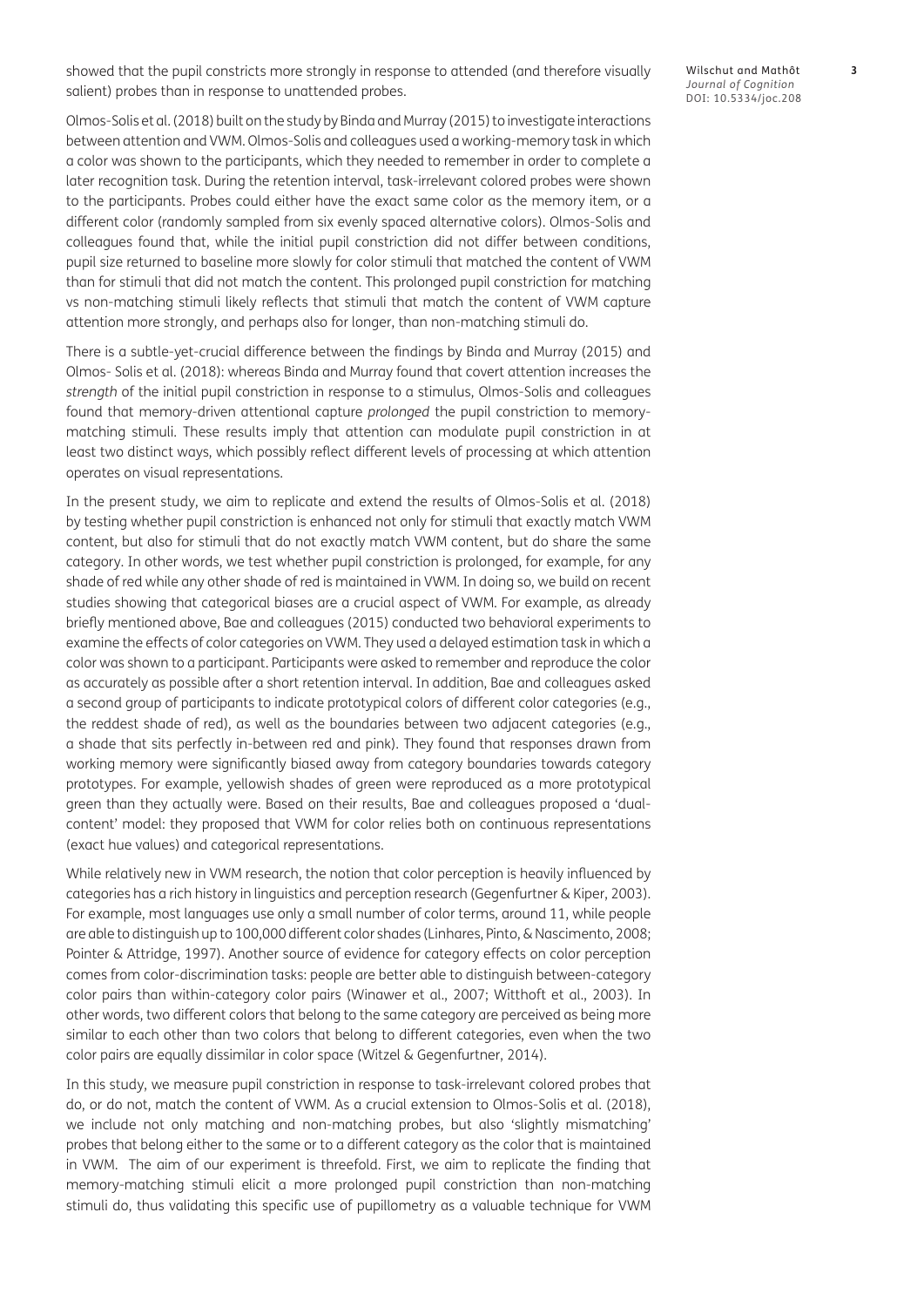research. To foresee the results, we indeed replicated this finding, but only when contrasting matching stimuli with 'slightly mismatching' stimuli (relatively close to the memory color on a color circle). Strikingly, when contrasting matching stimuli with 'completely mismatching' stimuli (180° away on a color circle), we found a very different pattern, such that the initial pupil constriction was strongest for completely mismatching stimuli, possibly due to a lack of adaptation for these colors.

Second, after replicating the results of Olmos-Solis and colleagues, we aim to extend their findings by testing whether slightly mismatching stimuli cause a more prolonged pupil constriction when they share the same color category as the memory color (as if they were matching stimuli), as compared to when they do not. To foresee the results, we found no difference in the pupil response to slightly mismatching stimuli as a function of whether or not they share the same category as the memory color; this suggests that color-category effects in VWM do not notably affect the levels of visual processing that are reflected in our pupil-size measure.

Third, in order to examine color-category effects both from a pupillometric and a behavioral point of view, we aim to replicate the behavioral findings from Bae et al. ([2015](#page-9-1)). To foresee the results, we replicated the finding that behavioral color reproductions are strongly biased towards category prototypes. This suggests that, although not reflected in pupil size, color categorization did occur in our task.

#### **METHODS**

Methods, hypotheses, and sampling and analyses plans for this study were preregistered on the Open Science Framework before the start of data collection (see: *<https://osf.io/w56cm/>*; hypotheses, and sampling and analyses plans listed under 'Experiment 1' refer to those described in the current paper). Deviations from the preregistration are indicated where applicable. All data, analysis scripts, and supplementary materials are available on *[https://osf.](https://osf.io/qksfh/) [io/qksfh/](https://osf.io/qksfh/)*.

#### **PARTICIPANTS AND PROCEDURE**

Thirty first-year psychology students participated in the experiment. All participants had normal or corrected-to-normal vision and normal color perception. Participants received course credit for participation. All participants gave written informed consent and the study was approved by the ethics committee of the department of psychology at the University of Groningen (study approval code: PSY-2021-S-0321).

In brief, participants remembered three colored disks; after a short retention interval, one of the disks was indicated by retro-cue for later reproduction on a color wheel (see **[Figure 1](#page-3-0)**). On *Probe*  trials, a task-irrelevant probe was presented after the retro-cue; for those trials, we analyzed pupil constriction in response to the probe (but not behavioral responses). On *No Probe* trials, no such probe was presented; for those trials, we analyzed the behavioral responses (but not pupil responses).



<span id="page-3-0"></span>**Figure 1** Trial sequence. Participants were asked to remember the color of a retro-cued circle. During the retention interval, one of four colored probes was shown. Next, the participant was instructed to indicate the memory color on a color wheel.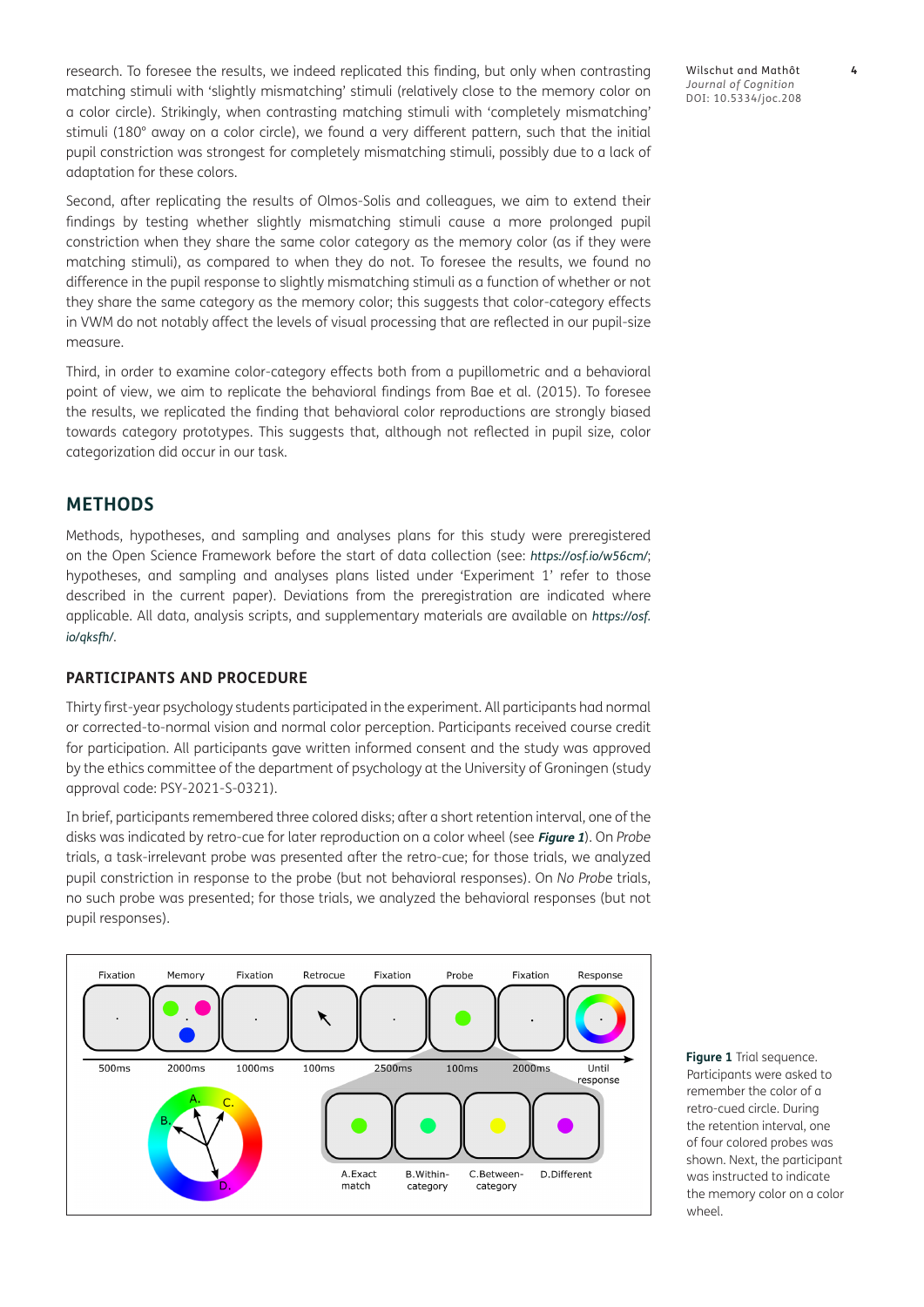#### Probe trials

Each trial started automatically when the participant fixated at a cross at the center of the screen. Three colored circles (radius  $= 1.3^\circ$  visual angle) were shown for 2000 ms. The colors were taken from a hue-saturation-value (HSV) color circle with full saturation and value. For two of the circles, the hue was selected fully randomly; for the remaining circle (the 'memory color' that would be retro-cued later) the hue was selected following the color-selection procedure described below. After a 1000 ms fixation screen, an arrow pointing to the to-be-remembered circle (the retro-cue) appeared for 500 ms. Following another 1000 ms fixation screen, a taskirrelevant probe was shown for 100ms. Participants were told that the probe was irrelevant for the task. The probe could be (A) an *exact match*: the exact same color as the memory color that the participant was maintaining in memory; (B) *within-category*: (slightly) different from the memory color, but in the same color category (in **[Figure 1](#page-3-0)**: green); (C) *between-category*: equally different from the memory color as probe (B) in HSV color space, but in another color category (in **[Figure 1](#page-3-0)**: yellow) or (D) *different*: completely different from the memory color. After another 2000 ms, participants were asked to reproduce the memory color by clicking on a color circle. Importantly, we were not interested in the behavioral responses on probe trials, because the probe color likely distorts the representation of the memory color. Rather, the memory task served to motivate the participants to remember the memory color. In probe trials, pupil size after probe presentation was the main outcome variable.

#### No Probe trials

Because the probe would likely interfere with the reproduction of the memory color, we also included trials on which no probe was presented, but which were otherwise identical to the Probe trials. In these trials, we closely followed the design adopted by Bae and colleagues [\(2015](#page-9-1)), in which participants were asked to remember and reproduce a color. In probe trials, the performance on the behavioral task (in which participants were asked to reproduce the memory color by clicking on a color circle) was the main outcome variable.

All participants completed 190 experimental trials, 152 Probe trials (38 trials for each Probe condition) and 38 No Probe trials. Trial order was fully randomized. The experiment was split into eight blocks of approximately equal length. Participants received feedback on the accuracy of their memory color reproductions using a point reward system (the more accurate the color estimations, the more points a participant could earn. High scores were saved and displayed to the participant after the completion of each block). Stimuli were presented using OpenSesame 3.3.5 [\(Mathôt, Schreij, & Theeuwes, 2012](#page-10-0)) and PyGaze toolbox [\(Dalmaijer, Mathôt, & Van der](#page-9-1)  [Stigchel, 2014](#page-9-1)). Stimuli were presented on a ProLite G2773HS monitor with a 1920 x 1080 pixel resolution and a 60 Hz refresh rate.

#### **STIMULI**

Memory colors used in the experiment were randomly drawn from a hue-saturation-value (HSV) color circle with full value (i.e., maximum brightness without becoming white) and full saturation for each hue. Luminance ranged from 20.78 cd/m<sup>2</sup> (yellow) to 9.89 to cd/m<sup>2</sup> (blue). In a previous experiment conducted in our lab, 25 participants indicated boundaries between, and prototypes for, seven common color categories: green, blue, purple, pink, red, orange, and yellow (see: *<https://osf.io/fprt9/>*). The color-selection procedure for the selection of probes was based on these boundaries.

The bottom-left panel in **[Figure 1](#page-3-0)** shows how the four different probe-type colors were sampled. Exact-match probes (A) always had the same hue as the memory color (the cued circle in the memory display). Within-category probes (B) were always slightly (at least 4° of hue angle) different from the Exact-match probes but belonged to the same color category. Betweencategory probes (C) were equally different from the Exact-match probe as the Within-category probe, but were sampled on the other side of the Exact-match probe on the color wheel, from another color category. In other words, Within- and Between category probes differed equally from the memory item continuously (measured in hue angle degrees) but belonged to a different color category. Crucially, Within- and Between-category hues were fully counterbalanced; that is, each Within-category hue also occurred once as a Between-category hue and vice versa.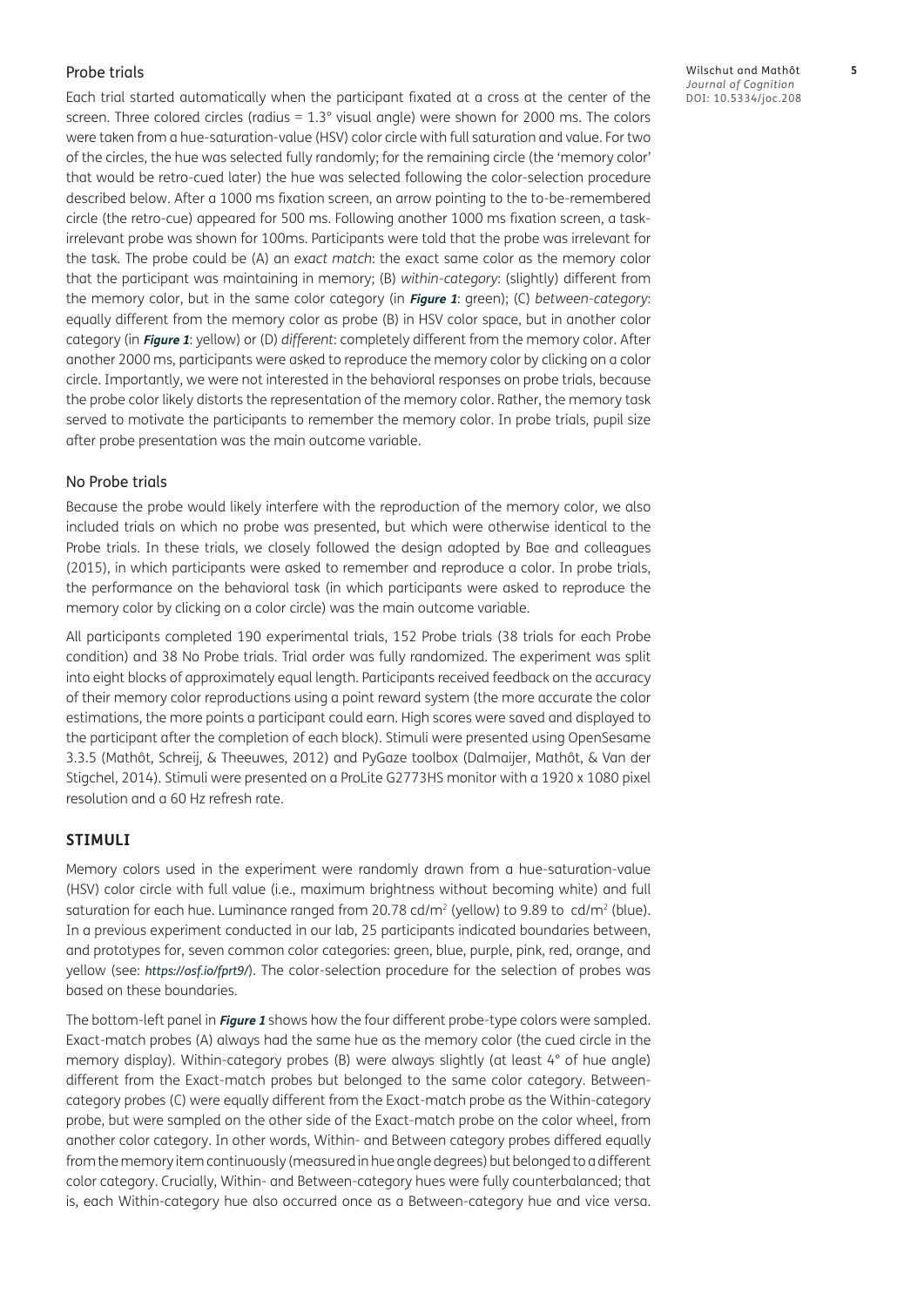Different probes (D) were defined as the 180° opposite of the Memory hue. For more details on the color selection procedure, see *<https://osf.io/w56cm/>*.

The distributions of luminances for probes in the Between- and Within-category probes were identical by design ( $M = 15.03$  cd/m<sup>2</sup>; *SD* = 2.59 cd/m<sup>2</sup>). Exact- and Different probe type luminance distributions were not identical but highly similar (*M* = 14.88 cd/m2; *SD* = 2.24 cd/ m2; *M* = 15.48 cd/m2; *SD* = 2.25 cd/m2, respectively; see online Supplementary Materials, *[https://](https://osf.io/dgyr3/) [osf.io/dgyr3/](https://osf.io/dgyr3/)*).

#### **PUPILLOMETRY**

Participants were seated in a dimly lit room, approximately 60 cm from the computer monitor, with their chin placed on a rest to reduce head movement. Pupil size and gaze position were recorded monocularly using the 1000 Hz video-based eye tracker EyeLink 1000 desktop mount (SR Research, Mississauga, ON, Canada). Before the start of the experiment, a nine-point eyetracking calibration- and validation procedure was performed. Participants were instructed to keep fixating at the centre of the screen during the entire trial, and to keep blinking to a minimum.

#### **RESULTS PUPIL SIZE: PREPROCESSING**

Pupil size was only analyzed for Probe trials. Pupil time series were downsampled to 100 Hz and time- locked to the onset of the probe. Pupil size was recorded in arbitrary units and converted to millimeter (mm) of diameter; to determine the conversion formula, we measured the size of artificial pupils (black circles printed on white paper) of known sizes. Pupil size was baselinecorrected by subtracting the average pupil size during the first 50 ms after probe onset from each sample. Standardized average pupil sizes during the baseline period (0 – 50ms) after probe onset for each participant were computed (see: *<https://osf.io/w56cm/>*). Trials containing baseline pupil sizes larger than two standard deviations above ( $z \ge 2$ ) or below ( $z \le -2$ ) the mean pupil size during baseline for the participant were considered outliers and excluded from the data. In total, 209 trials (3.37%) were excluded from the data based on this criterion. No data was excluded based on other criteria, such as recording quality or task performance; that is, no participants showed exceptionally noisy data, and all participants scored above chance on the memory test.

#### **PUPIL SIZE: EXACT-MATCH VS DIFFERENT PROBES**

The first aim of this study was to replicate the results by Olmos-Solis et al. [\(2018\)](#page-10-0). To do so, we initially focused on the contrast between Exact-Match and Different probes, see **[Figure 2A](#page-6-0)**. For each sample, we fitted a linear mixed effects model (lmer, using the R package lme4; [Bates,](#page-9-1)  [Mächler, Bolker, & Walker, 2015\)](#page-9-1) with Pupil Size as dependent measure, Probe Type (Exact Match vs Different) as fixed effect, and by-participant random intercepts and slopes. We considered an effect significant if *p* < 0.05 (as estimated by the R package lmerTest, ([Kuznetsova, Brockhoff, &](#page-10-0)  [Christensen, 2017\)](#page-10-0)) for at least 20 samples, or 200ms, in a row.

Unlike we predicted, the initial pupil constriction was stronger in response to Different probes as compared to Exact-Match probes. Later in time, no significant differences were found anymore, suggesting a slower recovery for Exact-Match than for Different probes. These results paint a more complex picture than that suggested by Olmos-Solis et al. [\(2018\)](#page-10-0). Specifically, it appears that our Different probes, which were maximally different from the memory color, were less affected by visual adaptation than the Exact-Match probes, and that this resulted in a more pronounced initial constriction; in turn, this may have obfuscated any later-emerging effects of memory-driven capture.

#### **PUPIL SIZE: EXACT-MATCH VS BETWEEN-CATEGORY PROBES**

In the study by Olmos-Solis et al. [\(2018](#page-10-0)), the effect of memory-driven capture was investigated by contrasting Relevant probes (to follow their terminology; analogous to our Exact-Match probes) with either Irrelevant probes (which were presented but not cued) or Not Presented probes (which were not presented before). Crucially, however, the hues for the Irrelevant and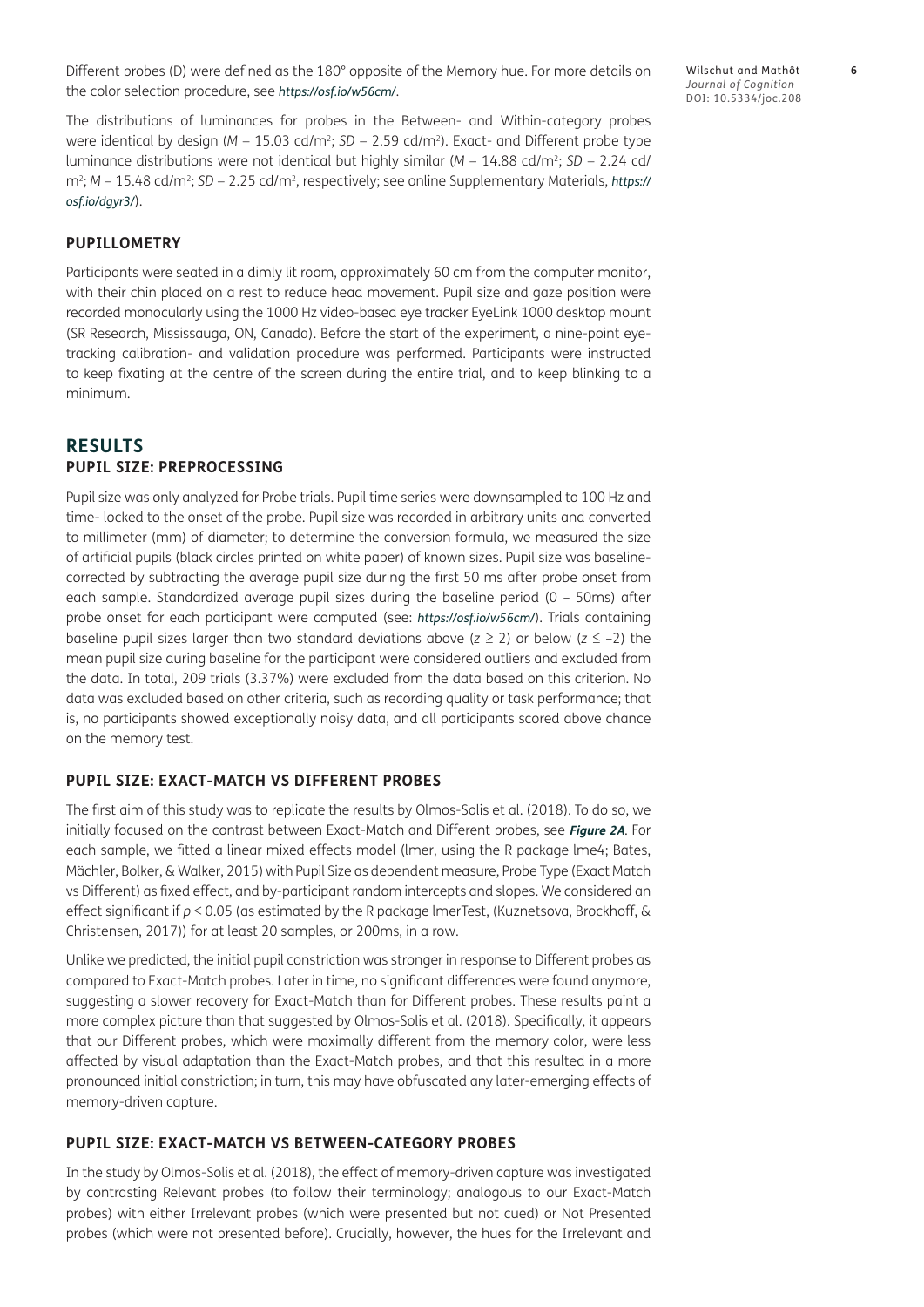

Not Presented probes were not 180° opposite from the memory hue, and thus not comparable to our Different probes. Rather, these probes were somewhat similar to our Between-Category probes, in the sense that they were different from the memory color and also belonged to a different color category, but that they were usually not that far away from the memory color in HSV color space.

Therefore, we conducted an exploratory analysis in which we contrasted Exact-Match with Between- Category probes (see **[Figure 2B](#page-6-0)**), using a similar analysis as described above for the Exact-Match vs Different contrast. We now found that Exact-Match probes resulted in a more prolonged pupil constriction as compared to Between-Category probes (but no difference in the strength of the initial pupil constriction). Possibly, visual adaptation is fairly general and affected Exact-Match and Between-Category probes (which were not that far away from each other in HSV color space) to a similar degree, thus strongly reducing the effect on the initial constriction strength that we found above when contrasting Exact-Match and Different probes. As a result, we can now more clearly observe the effect of memory-driven capture per se, which, as reported by Olmos-Solis et al. ([2018](#page-10-0)), indeed results in a prolonged pupil constriction.

#### **PUPIL SIZE: WITHIN- VS BETWEEN-CATEGORY PROBES**

The second aim of this study was to examine whether memory-driven capture, as measured through the strength of pupil constriction, is modulated by categorical status. To test this, we conducted an analysis in which we contrasted Within-Category with Between-Category probes (see **[Figure 2C](#page-6-0)**), using a similar analysis as described above for the Exact-Match vs Different contrast. We found no difference; that is, in contrast to our prediction, pupil constriction was not more prolonged in response to Within-Category probes as compared to Between category probes, suggesting that, at least at the level that pupil responses reflect, color-category boundaries do not affect memory-driven capture.

#### **BEHAVIOR: CATEGORICAL BIAS**

The third and final aim of this study was to replicate the main findings by Bae et al. [\(2015](#page-9-1)), who showed that responses drawn from working memory are biased away from color-category <span id="page-6-0"></span>**Figure 2 (A-C)** Linear mixed effects model results for pupil response during probe presentation; **(D)** behavioral response bias. In A-C, the dotted line represents probe offset, and significant differences between pupil responses are indicated with the horizontal green line (yellow-green: *p* < 0.05; green: *p* < 0.01; dark green: *p* < 0.001). **(A)** Linear mixed effects model testing the difference in pupil response for exact-match versus different probes. Different probe types resulted in initial stronger pupil constriction compared to exact-match probe types. **(B)** Linear mixed effects model testing the difference in pupil response for exact-match and between-category probe types. Between-category probe types resulted in a slower pupil recovery compared to exactmatch probe types. **(C)** Model testing the difference between between- and within-category responses. No significant differences between pupil responses for within- and between-category were found. **(D)** Behavioral response bias. Individual lines represent individual participant responses. Memory bias is shown on the x-axis (positive bias means an error towards category centers, negative bias means error away from category centers). In D, the dotted line represents unbiased, veridical color reproductions.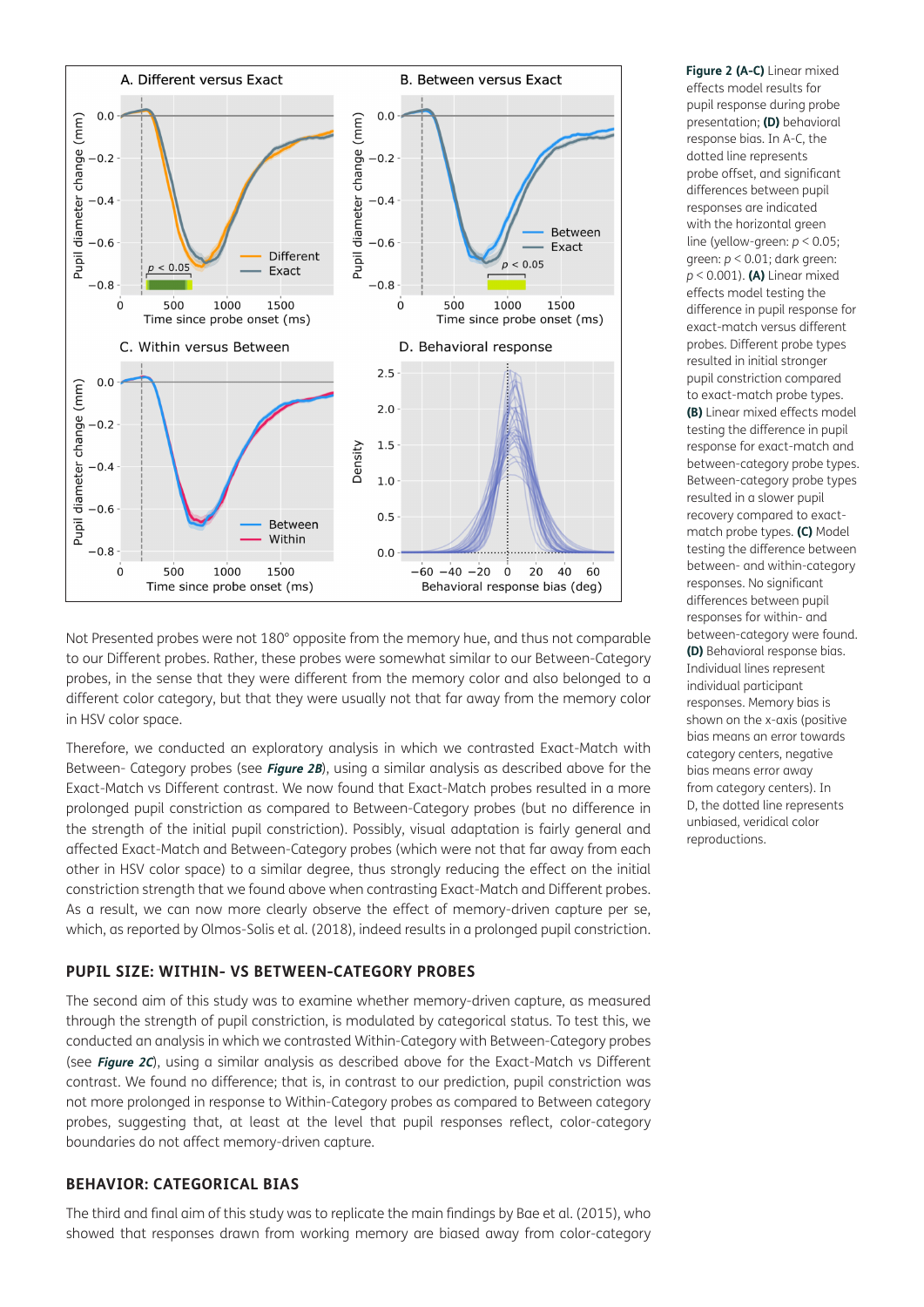boundaries towards category prototypes. For No Probe trials only, we analyzed performance on the memory task, using the same category ratings as described under *Stimuli*. (For completeness, we also analysed the behavioral responses for Probe trials. This analysis can be found in the online Supplementary Materials at *<https://osf.io/dgyr3/>*.) For each participant separately, we fitted a mixture model to the distribution of the response errors (towards category prototypes) in the memory search task (no colored-singleton trials only; see [Zhou, Lorist, & Mathôt, 2021](#page-11-0) for details of the biased-memory toolbox for model fitting). This resulted in three parameters: the guess rate ([0,1]) which reflects the proportion of responses resulting from random guessing; the precision ([0,10.000]), which reflects the narrowness (i.e. the inverse of the variance) of the response distribution; and the response bias ([–180,180]), which reflects the extent to which memory responses are biased towards category prototypes (i.e. reproducing a yellowish shade of green as a more prototypical green than it actually was).

**[Figure 2D](#page-6-0)** shows the estimated distributions (i.e. the model fits) of response errors towards color category prototypes. Individual lines correspond to individual participants. Overall, the guess rate ranged between 0–10 %, and the precision parameter ranged from 442–2880, which are values that, based on our experience, fall within the normal range for a working memory task with a set size of three. More importantly, we conducted a one-sample *t*-test to test if the response bias deviated from zero. Confirming our hypothesis, and replicating the results of Bae et al. ([2015](#page-9-1)), we found a strong and positive color-category bias ( $t(29) = 11.152$ ,  $p <$ 0.001). On average, responses were biased 4.53° (SD = 2.23°) away from category boundaries towards category prototypes. In other words, even though pupil constriction was not affected by category boundaries, behavioral responses were.

#### **DISCUSSION**

In this study, we used pupillometry to investigate attentional capture by stimuli that match the content of visual working memory (VWM) for color, and how such memory-driven capture is affected by categorical biases. We extended the paradigm introduced by Olmos-Solis et al. [\(2018](#page-10-0)), who found that task-irrelevant probes that match a color that is maintained in VWM trigger a more prolonged pupil constriction than probes that do not match the color maintained in VWM; this prolonged constriction likely reflects that memory-matching stimuli capture attention and are therefore perceived as more salient than non-memory-matching stimuli (see also [Olivers et al., 2006\)](#page-10-0). A crucial difference between our study and previous work is that we included different classes of non-matching probes: probes could be maximally different (180° apart on a HSV color circle) from the memory color; probes could be slightly different from, and from a different color category than, the memory color; or probes could be slightly different from, and from the same color category as, the memory color. This subtle manipulation has yielded several key insights, some of which we had not anticipated and should be confirmed in future studies on the relationship between pupil size, attention, and VWM.

Overall, our results replicate the findings of Olmos-Solis and colleagues but with an important qualification: Olmos-Solis and colleagues randomly selected non-matching probes from six color categories. In our study, we used three different classes of non-matching probes, and we therefore asked which of our non-matching probes was most comparable to those used by Olmos-Solis and colleagues. We focused on "between-category" probes, which were always from a different color category than the memory color, but on average still relatively close to the memory color, just like the non-matching probes used by Olmos-Solis and colleagues—and we indeed found that memory-matching probes triggered a more prolonged pupil constriction than non-matching (between-category) probes did.

In line with many behavioral studies [\(Hollingworth et al., 2013](#page-10-0); [Hollingworth & Beck, 2016](#page-10-0); [Olivers et al., 2006;](#page-10-0) [Zhou et al., 2020\)](#page-11-0), this prolonged pupil constriction likely reflects memorydriven capture, which enhances the visual saliency of memory-matching stimuli. Crucially, however, the effect of memory-driven capture on pupil size is qualitatively different from the effect of covert visual attention on pupil size. More specifically, when a probe is presented at an attended as compared to an unattended location, the *strength* of the initial pupil constriction is affected ([Binda & Murray, 2015](#page-9-1)), whereas memory-driven capture mostly affects the *duration*  of the constriction (or, phrased differently, the speed of recovery to baseline). In other words, our pupil-size results suggest that memory-driven capture intervenes at a later stage than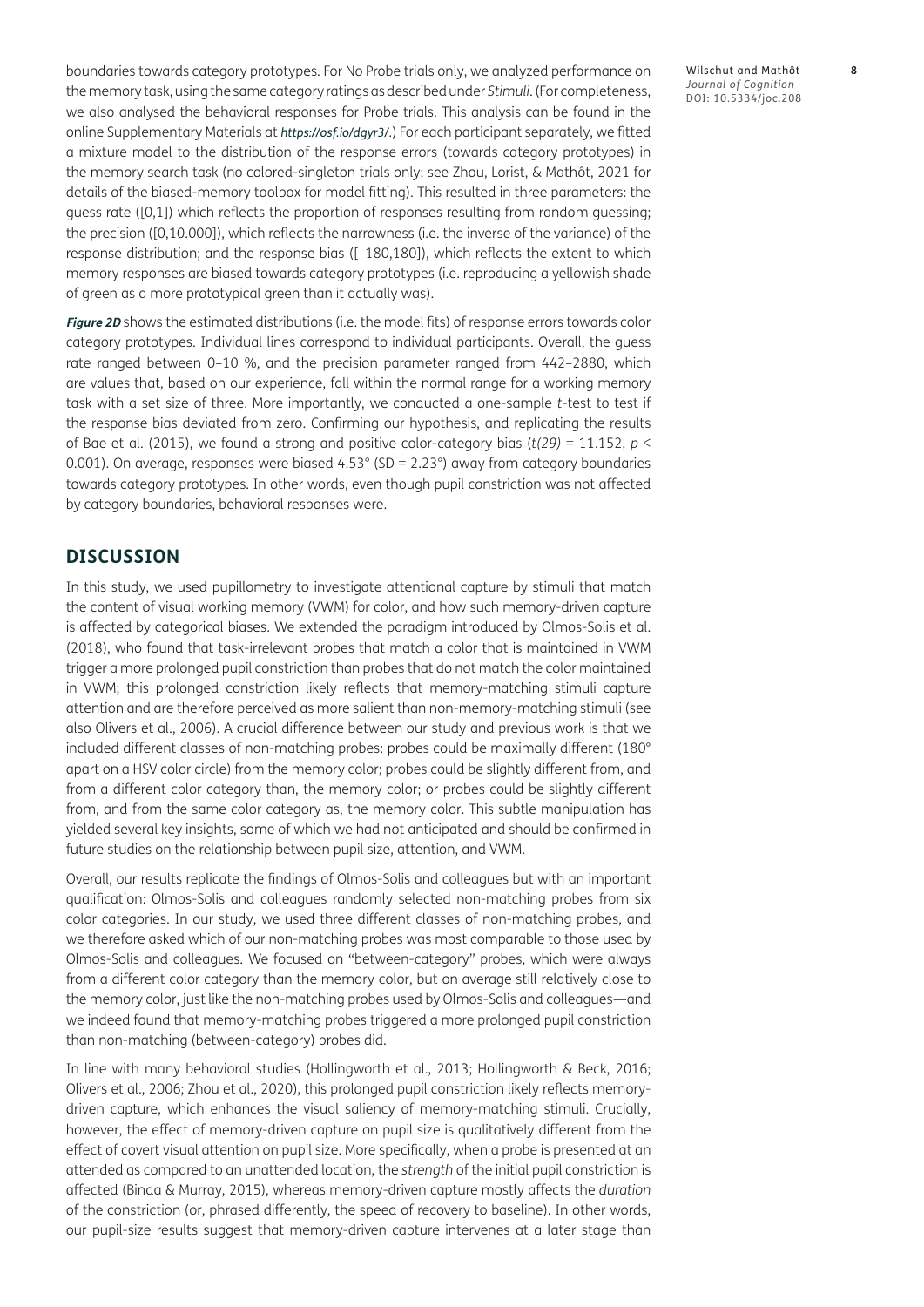covert visual attention does. One interpretation of these findings is that, at least in the current paradigm with single, centrally presented probes, memory-driven capture mostly enhances attentional dwell time, such that attention lingers at memory-matching probes for longer [\(Parks & Hopfinger, 2008\)](#page-10-0).

We also unexpectedly found that the initial pupil constriction was strongest for probes that were maximally different (180° away on a HSV color circle) from the memory color; this suggests that, early in time, this specific class of non-matching probes is actually *more* salient than memory-matching probes. A parsimonious explanation for this effect is one in terms of visual adaptation: the more a color resembles a color that has been presented before, the more adaptation occurs, and the lower its visual salience [\(McDermott, Malkoc, Mulligan, & Webster,](#page-10-0)  [2010](#page-10-0)). On average, visual adaptation may have affected all of our probe types (which were all relatively similar to the memory color) about equally, except for the maximally different probes, for which relatively little adaptation occurred. In terms of pupil constriction, it appears that lack of adaptation enhances visual saliency in a similar way as covert visual attention does ([Binda & Murray, 2015](#page-9-1)). This finding also suggests leads to pragmatic advice for future studies on the interaction between attention and VWM: when contrasting memory-matching with non-matching stimuli, the 'purest' non-matching stimuli are not too different from the memory stimuli, but rather (as a rough guideline) taken from adjacent categories.

Another aim of our study was to examine whether memory-driven capture, as measured through pupil responses, is affected by category boundaries; specifically, we predicted that non-matching "within- category" probes, which shared the same color category as the memory color, would lead to a prolonged constriction (as if they were matching probes) as compared to non-matching "between category" probes, which were sampled from a different category. However, there was no difference in the pupil response to within- vs between-category probes. Importantly, we did find that behavioral responses were affected by color categories, such that participants reproduced colors as more prototypical than they really were ([Bae et al., 2015\)](#page-9-1).

The above findings lead to the question: If VWM is affected by color categories when measured through behavior in a delayed-reproduction task, then why isn't it similarly affected by color categories when measured through pupil responses? Bae et al. [\(2015](#page-9-1)) proposed a dual-content model in which VWM representations consist of two 'channels': a continuous channel, which (in the case of color) represents the exact hue; and a coarse channel, which only represents the category. Behavioral responses appear to be driven by a mix of these two channels, in the sense that responses in a delayed-reproduction task are slightly biased by, but not fully determined by, color categories. A recent study by Ester, Sprague, and Serences [\(2020\)](#page-10-0) used decoding of electroencephalography (EEG) to show that, already less than 300 ms after stimulus onset, the neural response to a stimulus that is not prototypical for its category is biased so that it resembles the neural response that would have been elicited by the category prototype; phrased differently, EEG signals shows similar categorical biases as behavioral responses, suggesting that these categorical biases emerge very rapidly. With respect to the current results, this seems to rule out the possibility that pupil constriction isn't affected by categorical biases because such biases emerge too slowly. Rather, it may be that pupil constriction as measured in the current paradigm (i.e. a reflexive light response to a task-irrelevant probe) largely reflects a low level of visual processing that is not, or hardly, affected by color categories. In addition, our pupillary and behavioral measures cannot be seen as different measures of the exact same concept: Behavioral bias reflects a tendency to remember a color as prototypical for its category, whereas a categorical effect on pupil size would measure if colors that belong to the same category are visually more similar as compared to colors from another category. Future research is needed to determine exactly what kind of neural activity is reflected in pupil constriction (which is still largely unclear), and to what extent categorical biases in perception in VWM are already part of the initial feed-forward sweep of visual processing, or whether they emerge as a result from top-down signals related to language and long-term memory.

In summary, we found that pupil responses show (1) a stronger initial pupil constriction in response to new stimuli that the participant has not previously seen (adaptation), and (2) a more prolonged pupil constriction in response to stimuli that match the content of VWM (memory-driven capture). We propose that the visual saliency of a stimulus is affected by both adaptation and VWM, and that these affect early and late components of the pupil response, respectively. Furthermore, (3) color categories do not affect memory-driven capture Wilschut and Mathôt **9** *Journal of Cognition* DOI: [10.5334/joc.208](https://doi.org/10.5334/joc.208)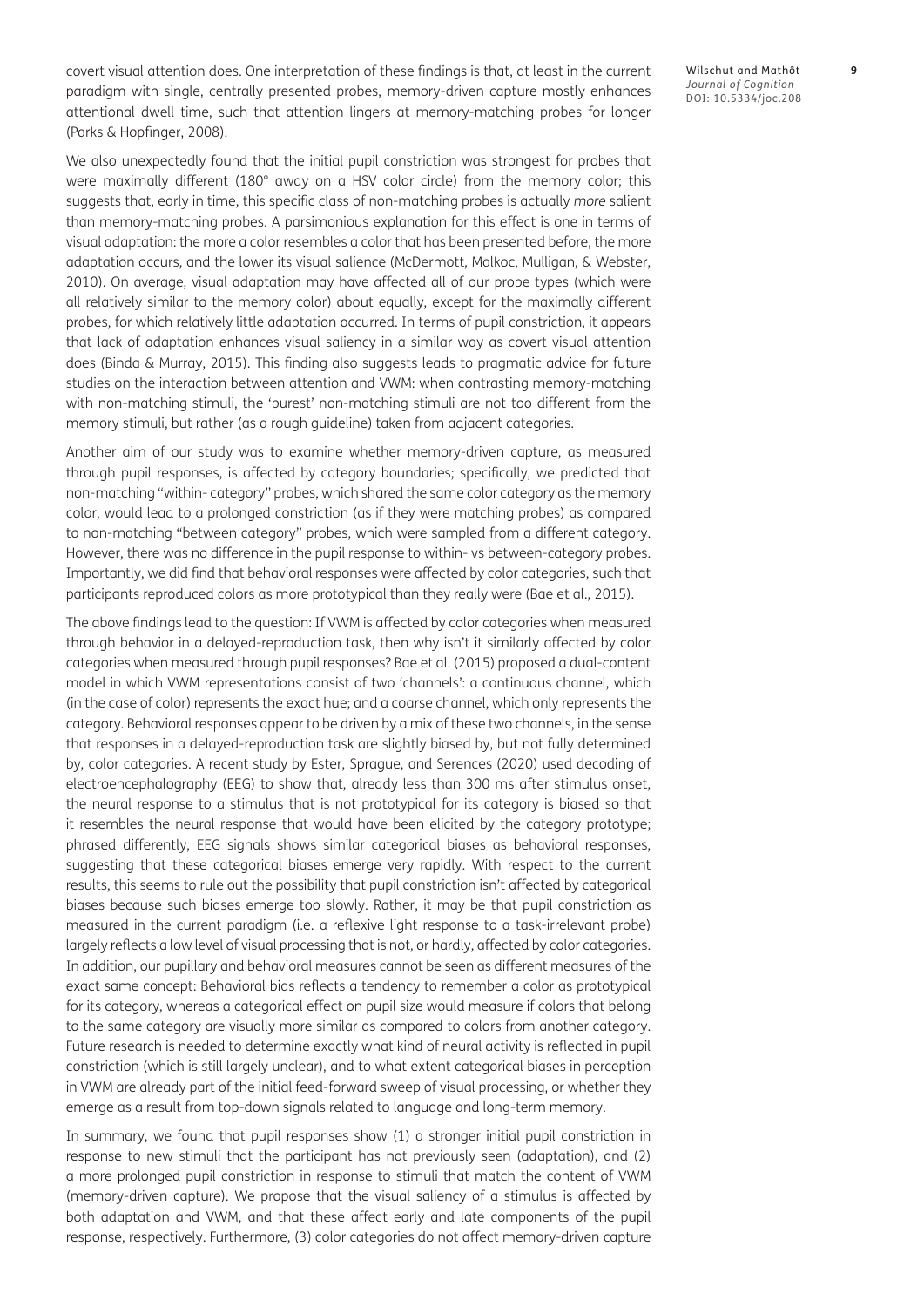<span id="page-9-1"></span>as measured through pupil constriction, even though (4) behavioral responses are biased by color categories in the same task. We propose that, while categorical biases are an important characteristic of visual perception and VWM, they may not affect all levels of visual processing. These results are important in two ways. First, by replicating and extending the results by Olmos-Solis and colleagues [\(2018\)](#page-10-0) we show that this specific use of pupillometry is a valuable technique for VWM research. Second, these results contribute to our understanding of the mechanisms underlying categorization in VWM by suggesting that categorical biases may not affect all levels of visual processing equally.

**DATA ACCESSIBILITY STATEMENT**

All data, analysis scripts, and supplementary materials for this study are available on *<https://osf.io/qksf9h/>*.

#### **ETHICS AND CONSENT**

This study was approved by the ethics committee of the department of psychology at the University of Groningen (study approval code: PSY-2021-S-0321). All participants gave written informed consent for participation.

#### **COMPETING INTERESTS**

The authors have no competing interests to declare.

#### **AUTHOR CONTRIBUTIONS**

The experiment was designed by T. J. Wilschut and S. Mathôt. Data collection and -analyses were done by T. J. Wilschut. The manuscript was written by T. J. Wilschut and S. Mathôt.

#### <span id="page-9-0"></span>**AUTHOR AFFILIATIONS**

**Thomas Wilschut** *[orcid.org/0000-0002-1976-6239](https://orcid.org/0000-0002-1976-6239)*

University of Groningen, Faculty of Science and Engineering, Department of Behavioral and Cognitive Neurosciences, Netherlands

**Sebastiaan Mathôt** *[orcid.org/0000-0003-3379-8584](https://orcid.org/0000-0003-3379-8584)*

University of Groningen, Faculty of Behavioral and Social Sciences, Department of Experimental Psychology, Netherlands

#### **REFERENCES**

- **Allred, S. R.,** & **Flombaum, J. I.** (2014). Relating color working memory and color perception. *Trends in cognitive sciences*, *18*(11), 562–565. DOI: *<https://doi.org/10.1016/j.tics.2014.06.002>*
- **Awh, E., Jonides, J.,** & **Reuter-Lorenz, P. A.** (1998). Rehearsal in spatial working memory. *Journal of Experimental Psychology: Human Perception and Performance*, *24*(3), 780. DOI: *[https://doi.](https://doi.org/10.1037/0096-1523.24.3.780) [org/10.1037/0096-1523.24.3.780](https://doi.org/10.1037/0096-1523.24.3.780)*
- **Bae, G.-Y., Olkkonen, M., Allred, S. R.,** & **Flombaum, J. I.** (2015). Why some colors appear more memorable than others: A model combining categories and particulars in color working memory. *Journal of Experimental Psychology: General*, *144*(4), 744. DOI: *<https://doi.org/10.1037/xge0000076>*
- **Bahle, B., Beck, V. M.,** & **Hollingworth, A.** (2018). The architecture of interaction between visual working memory and visual attention. *Journal of Experimental Psychology: Human Perception and Performance*, *44*(7), 992. DOI: *<https://doi.org/10.1037/xhp0000509>*
- **Bates, D., Mächler, M., Bolker, B.,** & **Walker, S.** (2015). Fitting linear mixed-effects models using lme4. *Journal of Statistical Software*, *67*(1), 1–48. DOI: *<https://doi.org/10.18637/jss.v067.i01>*
- **Binda, P.,** & **Murray, S. O.** (2015). Spatial attention increases the pupillary response to light changes. *Journal of vision*, *15*(2), 1–1. DOI: *<https://doi.org/10.1167/15.2.1>*
- **Chelazzi, L., Duncan, J., Miller, E. K.,** & **Desimone, R.** (1998). Responses of neurons in inferior temporal cortex during memory-guided visual search. *Journal of neurophysiology*, *80*(6), 2918–2940. DOI: *<https://doi.org/10.1152/jn.1998.80.6.2918>*
- **Dalmaijer, E. S., Mathôt, S.,** & **Van der Stigchel, S.** (2014). Pygaze: An open-source, cross-platform toolbox for minimal-effort programming of eyetracking experiments. *Behavior research methods*, *46*(4), 913–921. DOI: *<https://doi.org/10.3758/s13428-013-0422-2>*

Wilschut and Mathôt **10** *Journal of Cognition* DOI: [10.5334/joc.208](https://doi.org/10.5334/joc.208)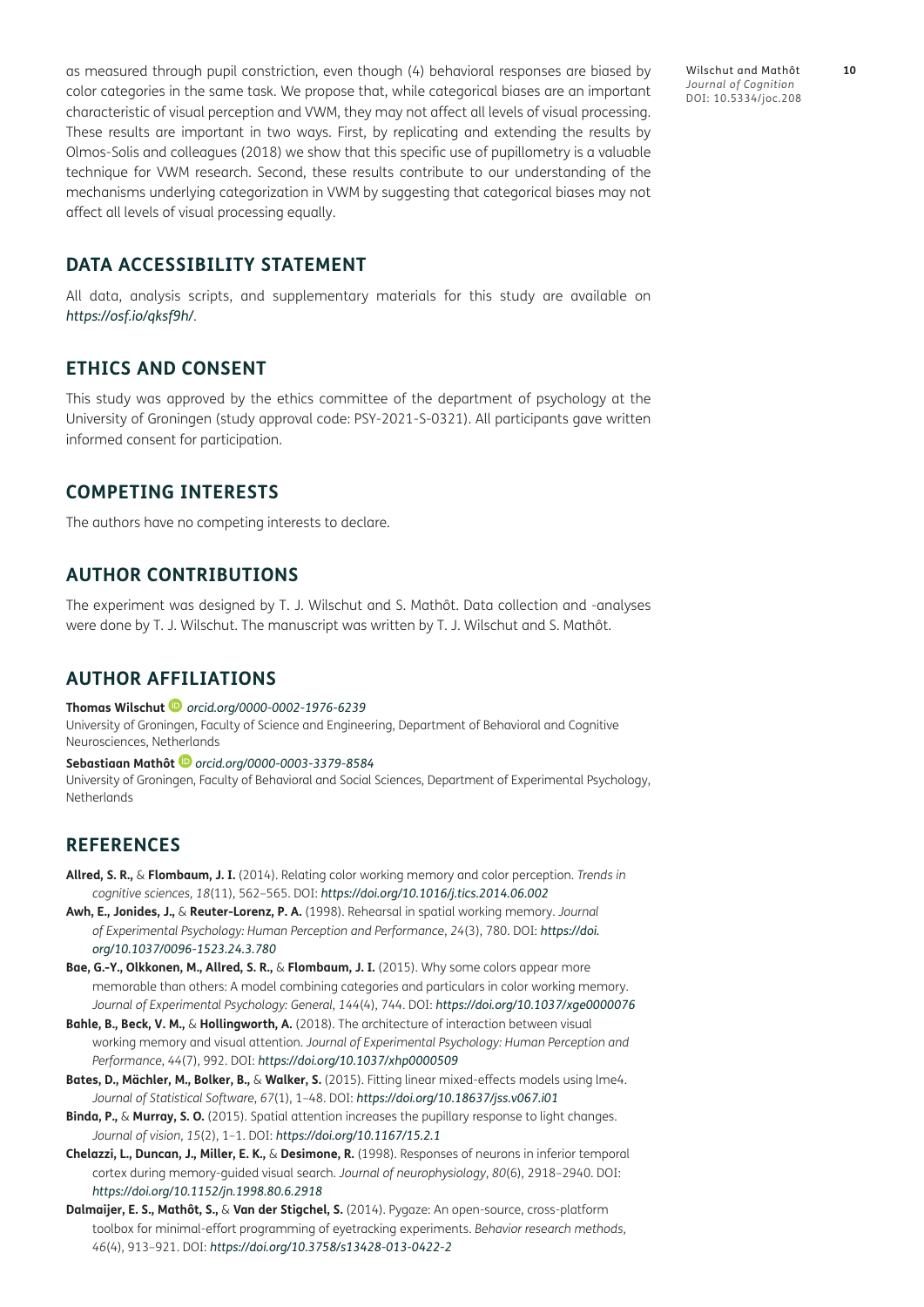- <span id="page-10-0"></span>**Desimone, R.,** & **Duncan, J.** (1995). Neural mechanisms of selective visual attention. *Annual review of neuroscience*, *18*(1), 193–222. DOI: *<https://doi.org/10.1146/annurev.ne.18.030195.001205>*
- **Downing, P. E.** (2000). Interactions between visual working memory and selective attention. *Psychological science*, *11*(6), 467–473. DOI: *<https://doi.org/10.1111/1467-9280.00290>*
- **Einhäuser, W.** (2017). The pupil as marker of cognitive processes. In *Computational and cognitive neuroscience of vision* (pp. 141–169). Springer. DOI: *[https://doi.org/10.1007/978-981-10-0213-7\\_7](https://doi.org/10.1007/978-981-10-0213-7_7)*
- **Ester, E. F., Sprague, T. C.,** & **Serences, J. T.** (2020). Categorical biases in human occipitoparietal cortex. *Journal of Neuroscience*, *40*(4), 917–931. DOI: *<https://doi.org/10.1523/JNEUROSCI.2700-19.2019>*
- **Fra**̆**tescu, M., Van Moorselaar, D.,** & **Mathôt, S.** (2019). Can you have multiple attentional templates? large-scale replications of van moorselaar, theeuwes, and olivers (2014) and hollingworth and beck (2016). *Attention, Perception, & Psychophysics*, *81*(8), 2700–2709. DOI: *[https://doi.org/10.3758/](https://doi.org/10.3758/s13414-019-01791-8) [s13414-019-01791-8](https://doi.org/10.3758/s13414-019-01791-8)*
- **Gegenfurtner, K. R.,** & **Kiper, D. C.** (2003). Color vision. *Annual review of neuroscience*, *26*(1), 181–206. DOI: *<https://doi.org/10.1146/annurev.neuro.26.041002.131116>*
- **Griffin, I. C.,** & **Nobre, A. C.** (2003). Orienting attention to locations in internal representations. *Journal of cognitive neuroscience*, *15*(8), 1176–1194. DOI: *<https://doi.org/10.3758/s13414-011-0218-3>*
- **Hollingworth, A.,** & **Beck, V. M.** (2016). Memory-based attention capture when multiple items are maintained in visual working memory. *Journal of experimental psychology: human perception and performance*, *42*(7), 911. DOI: *<https://doi.org/10.1037/xhp0000230>*
- **Hollingworth, A., Matsukura, M.,** & **Luck, S. J.** (2013). Visual working memory modulates rapid eye movements to simple onset targets. *Psychological science*, *24*(5), 790–796. DOI: *[https://doi.](https://doi.org/10.1177/0956797612459767) [org/10.1177/0956797612459767](https://doi.org/10.1177/0956797612459767)*
- **Hustá, C., Dalmaijer, E., Belopolsky, A.,** & **Mathôt, S.** (2019). The pupillary light response reflects visual working memory content. *Journal of Experimental Psychology: Human Perception and Performance*, *45*(11), 1522. DOI: *<https://doi.org/10.1037/xhp0000689>*
- **Kahneman, D.,** & **Beatty, J.** (1966). Pupil diameter and load on memory. *Science*, *154*(3756), 1583–1585. DOI: *<https://doi.org/10.1126/science.154.3756.1583>*
- **Kuznetsova, A., Brockhoff, P. B.,** & **Christensen, R. H. B.** (2017). lmerTest package: Tests in linear mixed effects models. *Journal of Statistical Software*, *82*(13), 1–26. DOI: *<https://doi.org/10.18637/jss.v082.i13>*
- **Linhares, J. M. M., Pinto, P. D.,** & **Nascimento, S. M. C.** (2008). The number of discernible colors in natural scenes. *JOSA A*, *25*(12), 2918–2924. DOI: *<https://doi.org/10.1364/JOSAA.25.002918>*
- **Mathôt, S., Schreij, D.,** & **Theeuwes, J.** (2012). Opensesame: An open-source, graphical experiment builder for the social sciences. *Behavior research methods*, *44*(2), 314–324. DOI: *[https://doi.](https://doi.org/10.3758/s13428-011-0168-7) [org/10.3758/s13428-011-0168-7](https://doi.org/10.3758/s13428-011-0168-7)*
- **Mathôt, S.,** & **Van der Stigchel, S.** (2015). New light on the mind's eye: The pupillary light response as active vision. *Current Directions in Psychological Science*, *24*(5), 374–378. Retrieved 2015-10-15, from *<http://cdp.sagepub.com/content/24/5/374>*. DOI: *<https://doi.org/10.1177/0963721415593725>*
- **McDermott, K. C., Malkoc, G., Mulligan, J. B.,** & **Webster, M. A.** (2010). Adaptation and visual salience. *Journal of vision*, *10*(13), 17–17. DOI: *<https://doi.org/10.1167/10.13.17>*
- **Olivers, C. N., Meijer, F.,** & **Theeuwes, J.** (2006). Feature-based memory-driven attentional capture: visual working memory content affects visual attention. *Journal of Experimental Psychology: Human Perception and Performance*, *32*(5), 1243. DOI: *<https://doi.org/10.1037/0096-1523.32.5.1243>*
- **Olmos-Solis, K., van Loon, A. M.,** & **Olivers, C. N.** (2018). Pupil dilation reflects task relevance prior to search. *Journal of cognition*, *1*(1). DOI: *<https://doi.org/10.5334/joc.12>*
- **Parks, E. L.,** & **Hopfinger, J. B.** (2008). Hold it! memory affects attentional dwell time. *Psychonomic bulletin & review*, *15*(6), 1128–1134. DOI: *<https://doi.org/10.3758/PBR.15.6.1128>*
- **Pointer, M.,** & **Attridge, G.** (1997). Some aspects of the visual scaling of large colour differences. *Color Research & Application: Endorsed by Inter-Society Color Council, The Colour Group (Great Britain), Canadian Society for Color, Color Science Association of Japan, Dutch Society for the Study of Color, The Swedish Colour Centre Foundation, Colour Society of Australia, Centre Français de la Couleur*, 22(5), 298–307. DOI: *[https://doi.org/10.1002/\(SICI\)1520-6378\(199710\)22:5<298::AID-COL3>3.0.CO;2-S](https://doi.org/10.1002/(SICI)1520-6378(199710)22:5<298::AID-COL3>3.0.CO;2-S)*
- **Schmidt, B. K., Vogel, E. K., Woodman, G. F.,** & **Luck, S. J.** (2002). Voluntary and automatic attentional control of visual working memory. *Perception & psychophysics*, *64*(5), 754–763. DOI: *[https://doi.](https://doi.org/10.3758/BF03194742) [org/10.3758/BF03194742](https://doi.org/10.3758/BF03194742)*
- **Theeuwes, J., Kramer, A. F.,** & **Irwin, D. E.** (2011). Attention on our mind: The role of spatial attention in visual working memory. *Acta psychologica*, *137*(2), 248–251. DOI: *[https://doi.org/10.1016/j.](https://doi.org/10.1016/j.actpsy.2010.06.011) [actpsy.2010.06.011](https://doi.org/10.1016/j.actpsy.2010.06.011)*
- **van Rossum, G.,** & **Drake, F. L.** (2009). *Introduction to python 3.* CreateSpace.
- **Winawer, J., Witthoft, N., Frank, M. C., Wu, L., Wade, A. R.,** & **Boroditsky, L.** (2007). Russian blues reveal effects of language on color discrimination. *Proceedings of the national academy of sciences*, *104*(19), 7780–7785. DOI: *<https://doi.org/10.1073/pnas.0701644104>*
- **Witthoft, N., Winawer, J., Wu, L., Frank, M., Wade, A.,** & **Boroditsky, L.** (2003). Effects of language on color discriminability. In *Proceedings of the annual meeting of the cognitive science society* (Vol. 25). DOI: *<https://doi.org/10.1167/3.9.711>*